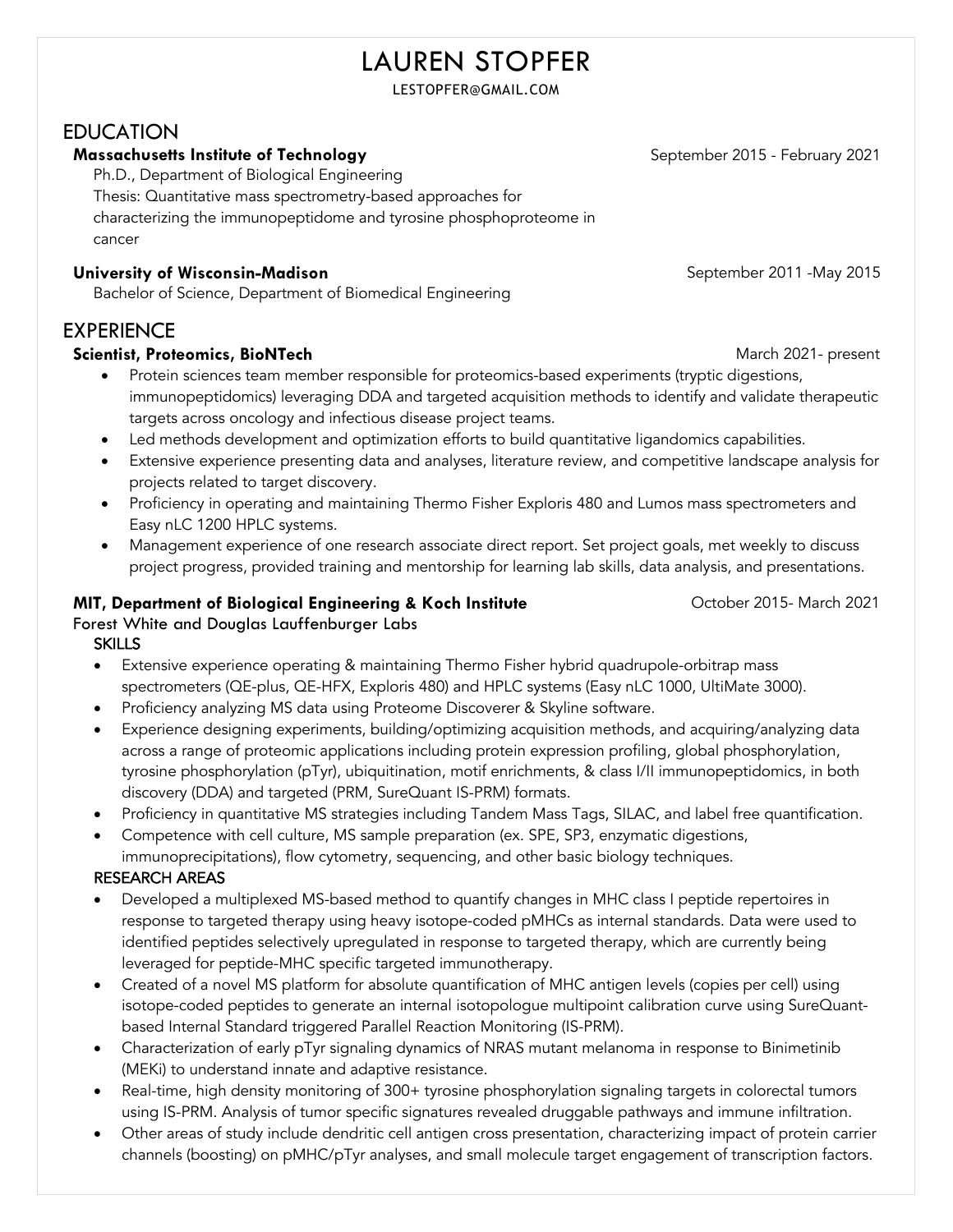# LAUREN STOPFER

LESTOPFER@GMAIL.COM

#### **Thermo Fischer Scientific**

## **Thermo Fischer Sciemmic**<br>Proteomics Vertical Marketing Group

 Optimized and applied a new IS-PRM mass spectrometry method at the Thermo Fischer factory site to target hundreds of unique pTyr sites in colorectal cancer. Presented results at American Society of Mass Spectrometry 2019, International Human Proteome Organization 2019/2020. Webinar: *https://bit.ly/39p3NQ1*

#### **RTW Investments** June 2020- August 2020

Research analyst focused on biology deep dives on potential therapeutic targets and investment opportunities.

#### **UW Madison, Department of Biomedical Engineering**

Pamela Kreeger Lab

Performed assays/blots, cell culture, imaging and analysis, and manufactured co-culture devices to study tumormacrophage microenvironment interactions in ovarian cancer.

## **Mayo Clinic, Department of Physiology and Biomedical Engineering**

Daniel Tschumerperlin Lab

Developed cell-derived matrix protocols to study the relationship between fibroblast matrix deposition and transcriptional activator TAZ expression in the context of pulmonary fibrosis.

## CONSULTING

#### **Torque Therapeutics** April 2019-present

Advise in experimental setup, methodology, and data analysis of immunopeptidomics experiments.

### LEADERSHIP & INVOLVEMENT

MIT Communications Lab – Writing Fellow & Advisor **Automas Communications Lab – Writing Fellow & Advisor** April 2016-January 2020 MIT Graduate Admissions Blog - Founding Student Editor and Writer States and Muller January 2016-January 2019 MIT Graduate Resident Advisor – East Campus 2E and Communication of Campus 2020 Communication Corollection of C BE Application Assistance Program – Co-founder November 2016-September 2018 MIT Teaching Assistant – Biomolecular Systems & Cellular Dynamics (20.320) September-December 2017 MIT UROP – Undergraduate Research Mentor September 2017-present

## SELECTED AWARDS & HONORS

 2020: Margaret A. Cunningham Immune Mechanisms of Cancer Research Fellowship, Koch Institute Director's Fund Travel Award 2019: 2020 Biological Engineering Siebel Scholar, runner-up in Wishnok prize for department seminar 2018: 3rd Place in Center for Environmental Health Sciences Annual Poster session, Travel Award from Greater Boston Mass Spectrometry Discussion Group 2017: MIT BE Teaching Assistant of the Year 2016-present: Toxicology Training Grant Fellow

2016: Honorable Mention, NSF Graduate Research Fellowship

## PUBLICATIONS

1. LE Stopfer\*, NJ Rettko\*, O Leddy, JM Mesfin, E Brown, S Winski, B Bryson, JA Wells, and FM White. MEK inhibition enhances presentation of targetable MHC-I tumor antigens in mutant melanomas. *In review, 2022. bioRxiv 475285. \*Co-first authors.*

2. AM Jaeger, LE Stopfer, EA Sanders, DA Sandel, WA Freed-Pastor, WM Rideout III, S Naranjo, T Fessenden, PS Winter, RE Kohn, J Schenkel, S Shanahan, AK Shalek, S Spranger, FM White, and T Jacks. Deciphering the tumorspecific immunopeptidome in vivo with genetically engineered mouse models. *In review, 2021. bioRxiv 450516.*

3. LE Stopfer, AD D'Souza, and FM White. 1,2,3, MHC: a review of mass-spectrometry-based immunopeptidomics methods for relative and absolute quantification of pMHCs. *Immuno-Oncology Technol.* Oct. 2021.

September 2014-May 2015

January 2013- May 2015